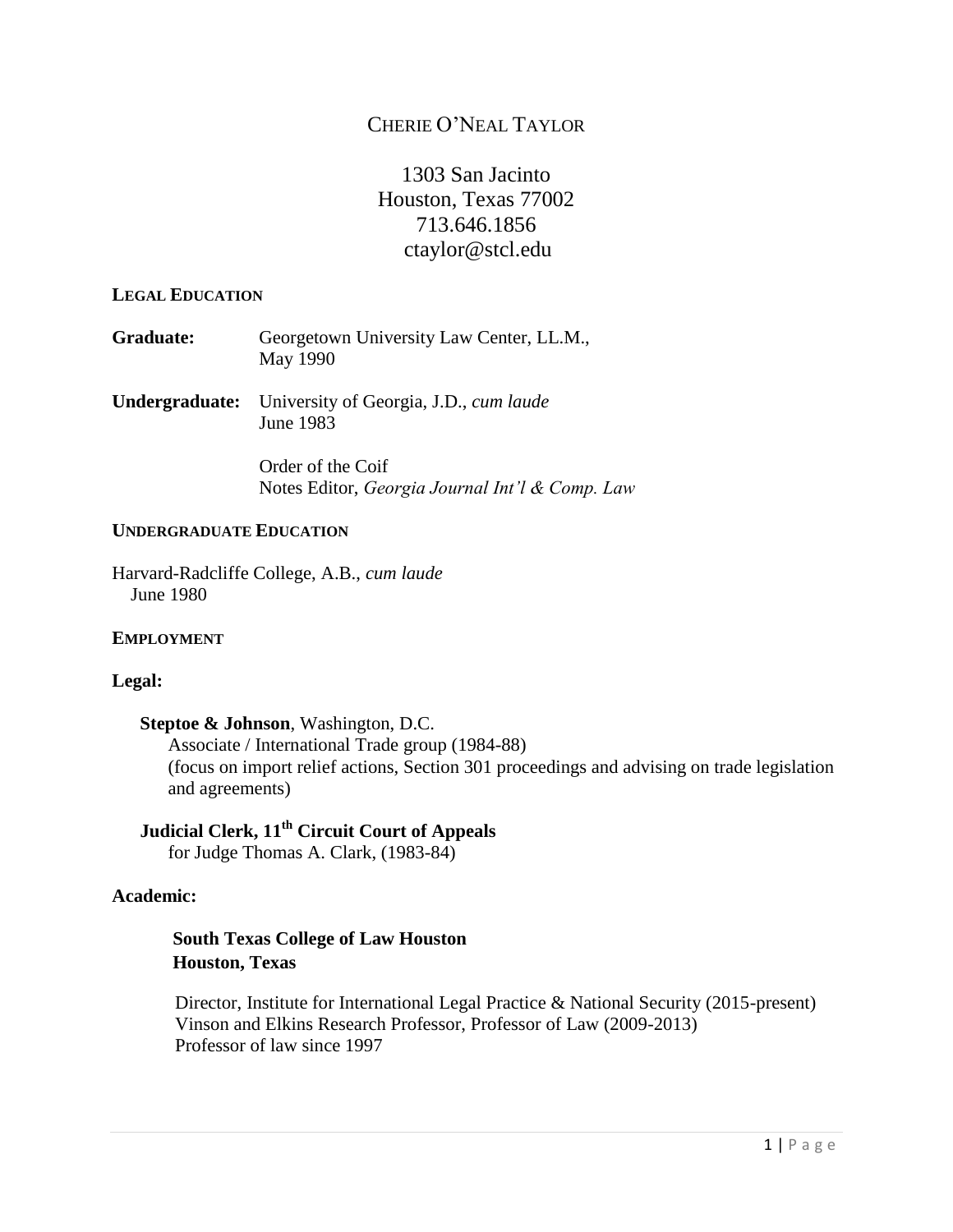Courses Taught: International Business Transactions; Transactional Skills: International Business Transactions; NAFTA: Trade and Transactions; World Trading Systems; International Law; International Civil Litigation; European Union Law; Civil Procedure University of Durham, England (Summer 1996): World Trading Systems: Charles University, Prague, Czech Republic (Summer 2014) International Arbitration in the Real World.

## C**ollege of William and Mary, Marshall-Wythe School of Law**

 Visiting Professor, Fall 2002 Courses taught: International Trade Law and International Business Transactions.

### **University of Houston Law Center**

Fall 1992 Course taught: International Business Transactions;

#### **AFFILIATIONS:**

Advisory Group, *International Economic Law Interest Group (IELIG)* of the American Society of International Law (2008-present); Chair of the IELIG (2001-2003); Vice Chair (1999-2001); Planning Committee for IELIG Conferences (1995, 1996, 2000, 2005- 2006)

Membership: American Society of International Law (ASIL); International Law Association (ILA, American Branch); Association of American Law Schools (AALS); American Bar Association (ABA, International Law Section, Legal Education Section).

#### **SCHOLARSHIP**

#### **Law Review Articles:**

*Beyond Retaliation* (sent out to law reviews for acceptance October 2016)

*Twenty-first Century Trade Policy: The Recent U.S. Approach and the Way Forward*, 23 CURRENTS J. INT'L ECON. L. \_\_\_ (2017)

*Of Free Trade Agreements and Models* 19 IND. INT'L & COMP. L. REV. 569 (2009)

*Teaching Transactional Skills in Upper-Level Courses—Three Exemplars* TRANSACTIONS: TENN. J. BUS. L. 38 (Special Edition 2009)

*The U.S. Approach to Regionalism: Recent Past and Future* 15 ILSA J. INT'L & COMP. L. 411 (2008-2009)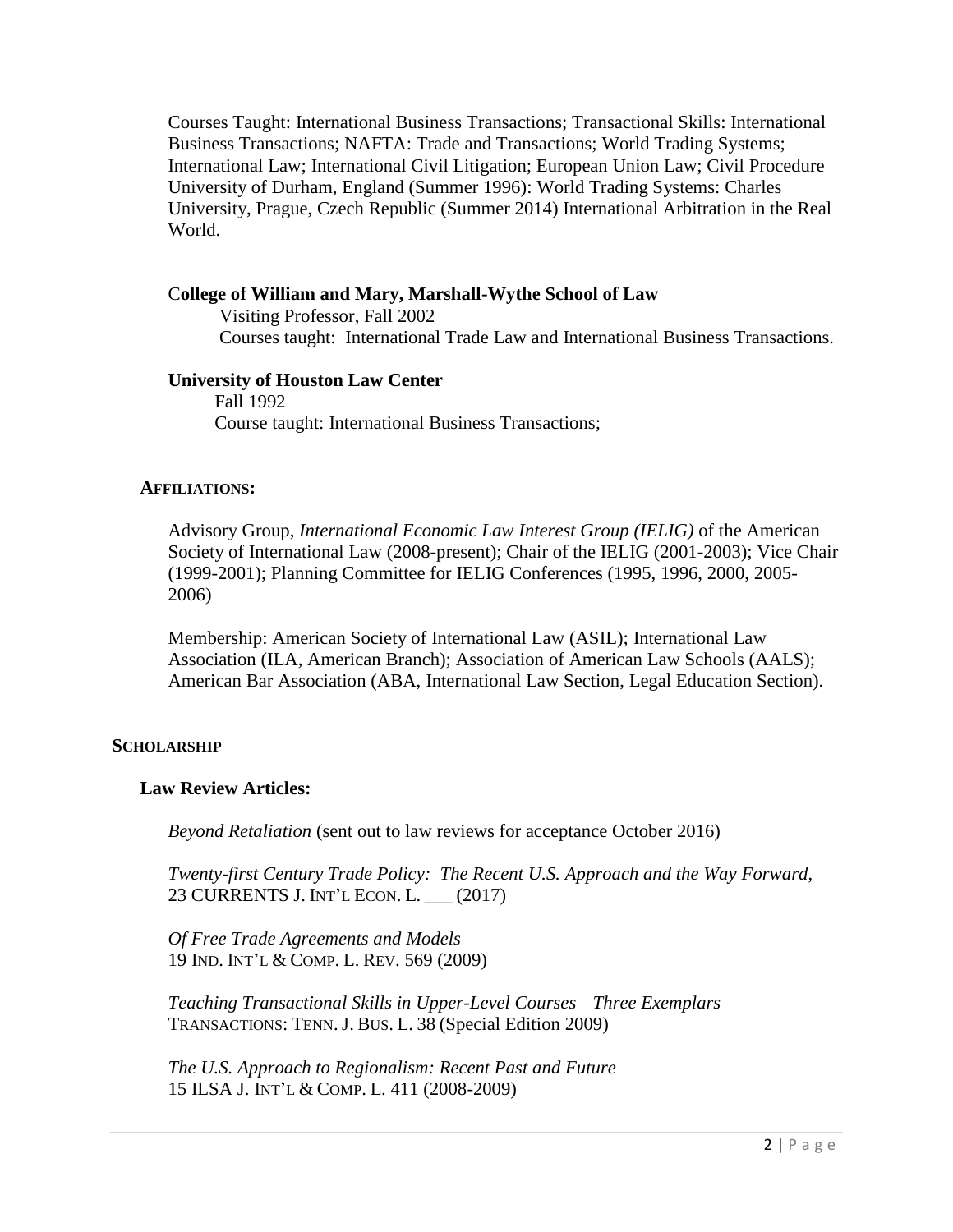*Regionalism: The Second-Best Option?* 28 ST. LOUIS U. PUB. L. REV. 155 (2008-2009)

*The Foreign Corrupt Practices Act: A Primer*, 17 CURRENTS INT'L TRADE L. J. 3 (2008)

*Impossible Cases: Lessons From the First Decade of WTO Dispute Settlement* 28 U. PENN. J. INT'L ECON. L. 309 (2007)

*WTO Appellate Body Roundtable*, 99 AM. SOC'Y INT'L L. PROC. 175 (2005)

Foreword, *International Economic Conflict and Resolution Symposium* 22 NW.J. INT'L. & BUS. 311 (2002)

*The Future of International Economic Dispute Resolution in the Western Hemisphere*  (Dispute Settlement in the Free Trade of the Americas Agreement), 42 S. TEX. L. REV. 1265 (2001)

*The Mexican Trucking Case and NAFTA* (Afterword) 42 S. TEX. L. REV. 1259 (2001)

*The Mexican Trucking Case and NAFTA* (Introduction), 42 S. TEX. L. REV. 1239 (2001)

Foreword, *International Economic Conflict and Resolution Symposium* 42 S. TEX. L. REV. 1187 (2001)

*Linkage and Rule-making: Observations on Trade and Investment and Trade and Labor* 19 U. PENN. J. INT'L. ECON. L. 639 (1998)

*The Limits of Economic Power: Section 301 and the World Trade Organization Dispute Settlement System* 30 VAND. J. TRANSNATIONAL LAW 209 (1997)

*Dispute Resolution as a Catalyst for Economic Integration and an Agent for Deepening Integration: NAFTA and MERCOSUR?* 17 NW. J. INT'L. L. & BUS. 850 (1997)

*Fast Track, Trade Policy and Free Trade Agreements: How NAFTA Became a Battle* 28 GEO. WASH. J. INT'L. LAW & ECON. 2 (1994)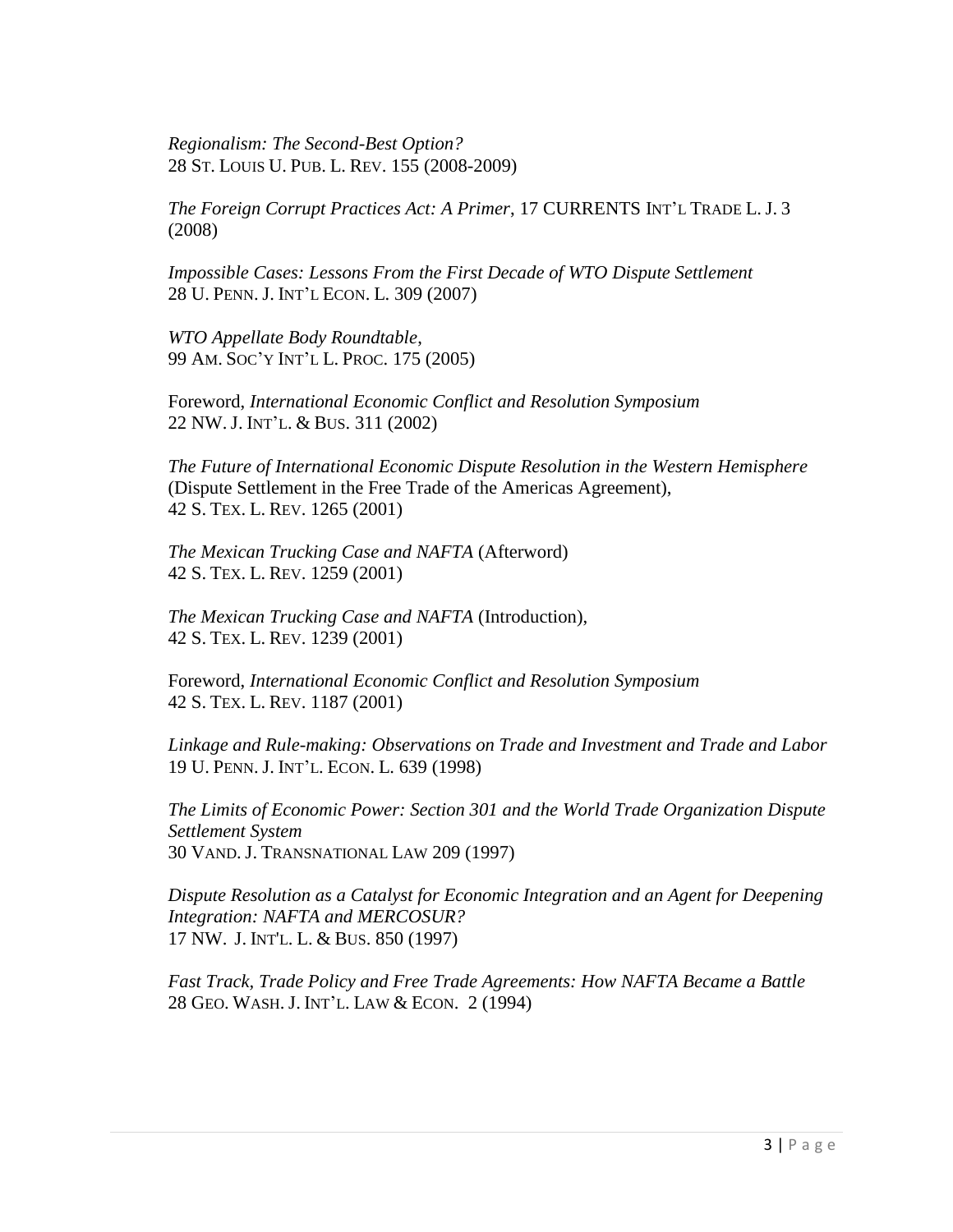## **Works In Progress:**

*The Limits of Free Trade Agreements: TPP Madness and Other Things* (article forthcoming 2017)

*Rethinking Regionalism* (article forthcoming 2017-2018)

*Transactional Skills: International Business Transactions* (casebook project forthcoming (2018-2019)

## **SPEECHES/PRESENTATIONS:**

*Making International Economic Law Work: Integrating Disciplines and Broadening Policy Choices* Moderator for panel on Disputes and Enforcement Issues in IEL: 2016 IELIG Conference, Washington, D.C. (October 2016)

*U.S. Approach to Regionalism: Recent Past and Future* Conference presentation: 2008 International Law Weekend International Law Association (American Branch), New York (October 2008)

## *Teaching Through Simulation*

Conference presentation: Teaching Drafting and Transactional Skills: The Basics and Beyond, Emory Law School (May 2008)

### *Regionalism: The Second-Best Option?*

Conference presentation: The Changing Tide of Trade: The Social, Political and Environmental Implications of Regional Trade Agreements Saint Louis University School of Law (April 2008)

*Of Free Trade Agreements and Models*

Conference presentation: Assessing the Impact of Existing Bilateral and Multilateral U.S. Trade Agreements and Attempting Policy Recommendations for the Future Indiana University School of Law, Indianapolis (February 2008)

# *WTO Appellate Body Roundtable*,

Commentator/Panelist

98th Annual Meeting of the American Society of International Law (April 2005) *Beyond Retaliation*

Presentation, American Association of Law Schools (AALS) Annual Meeting, Section on North American Cooperation, San Francisco (January 2005)

*Interrelationships: International Economic Law and Developing Countries* Chair and presenter, ASIL/International Economic Law Group (IELIG) 2002 Conference, Washington, D.C. (Oct. 2002) (organized two-half day conference)